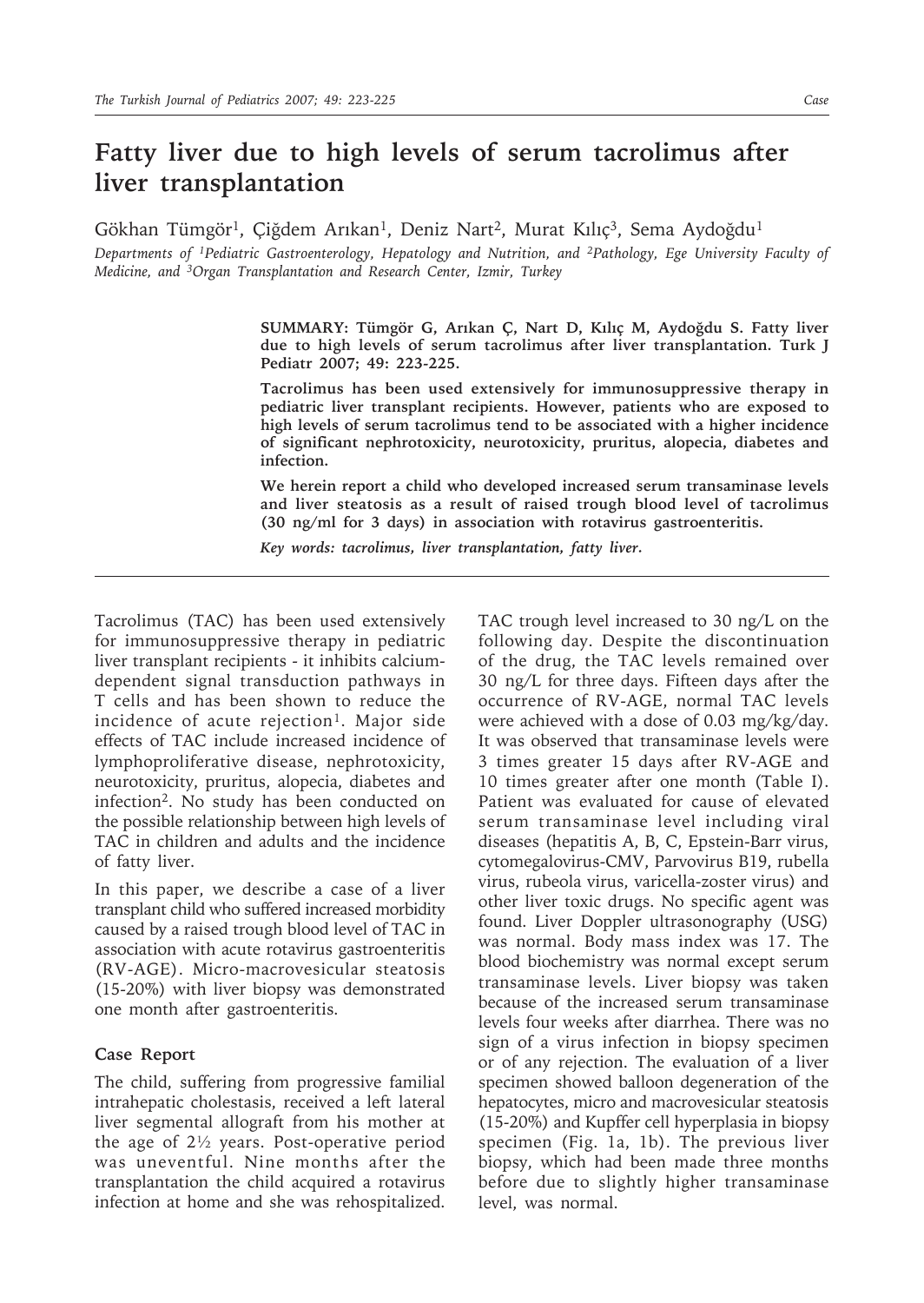|                                        | Before RV-AGE | 15 days after<br>RV-AGE | One month after RV-AGE<br>(liver biopsy: fatty liver) |
|----------------------------------------|---------------|-------------------------|-------------------------------------------------------|
| Aspartate aminotransferase (AST) (U/L) | 85            | 229                     | 888                                                   |
| Alanine aminotransferase (ALT) (U/L)   | 136           | 309                     | 950                                                   |
| Alkaline phosphatase (U/L)             | 1168          | 1285                    | 1763                                                  |
| Gamma-glutamyl transpeptidase (U/L)    | 232           | 308                     | 394                                                   |
| Total bilirubin (mg/dl)                | 0.5           | 0.4                     | 0.5                                                   |
| Albumin $(g/dl)$                       | 4.3           | 3.8                     | 3.9                                                   |
| Uric acid (mg/dl)                      | 5.5           | 5.1                     | 5.7                                                   |
| Urea nitrogen (mg/dl)                  | 54            | 46                      | 48                                                    |
| Creatinine (mg/dl)                     | 0.5           | 0.6                     | 0.5                                                   |

**Table I.** Blood Biochemistry

RV-AGE: Acute rotavirus gastroenteritis.



**Fig. 1a, 1b.** Macro- and microvesicular steatosis and Kupffer cell hyperplasia seen in hematoxylin-eosin sections. Nuclear polymorphism is also seen.

## **Discussion**

Tacrolimus is a product of the fungus *Streptomyces tsukubaensis*, and although it is a macrolide-like cyclosporine, it differs in its chemical structure and cytosolic binding site2. While it is well known that diarrhea may result in decreased trough levels of cyclosporin A, experience with levels of TAC and diarrhea is limited3. Possible explanations for the rise in blood levels of TAC during acute diarrheal illness include hemoconcentration, fasting, increased absorption as a result of increased intestinal permeability, or reduced hepatic metabolism caused by reduced hepatic blood flow or hepatic dysfunction<sup>4,5</sup>. Despite the extensive use of TAC for almost a decade, until recently little was known about the important role that the intestine plays in its metabolism6.

Hypercholesterolemia, diabetes mellitus, hypertension, and obesity, which are risk factors for fatty infiltration of the liver after transplantation, were not determined in this patient. Both corticosteroids and calcineurin inhibitors may promote hypertension and hypercholesterolemia. Prednisone is a known risk factor for fatty liver<sup>7</sup>. Our patient was using low dose prednisolone (5 mg/day); however, the biopsies of the liver three months before RV-AGE and after one month of prednisolone treatment were the same.

In some studies it has been determined that rotavirus infection could affect the liver8,9. In particular, a relation has been shown between rotavirus infection and Reye syndrome10. There were no findings associated with Reye syndrome or rotavirus infection in the liver biopsy of our patient.